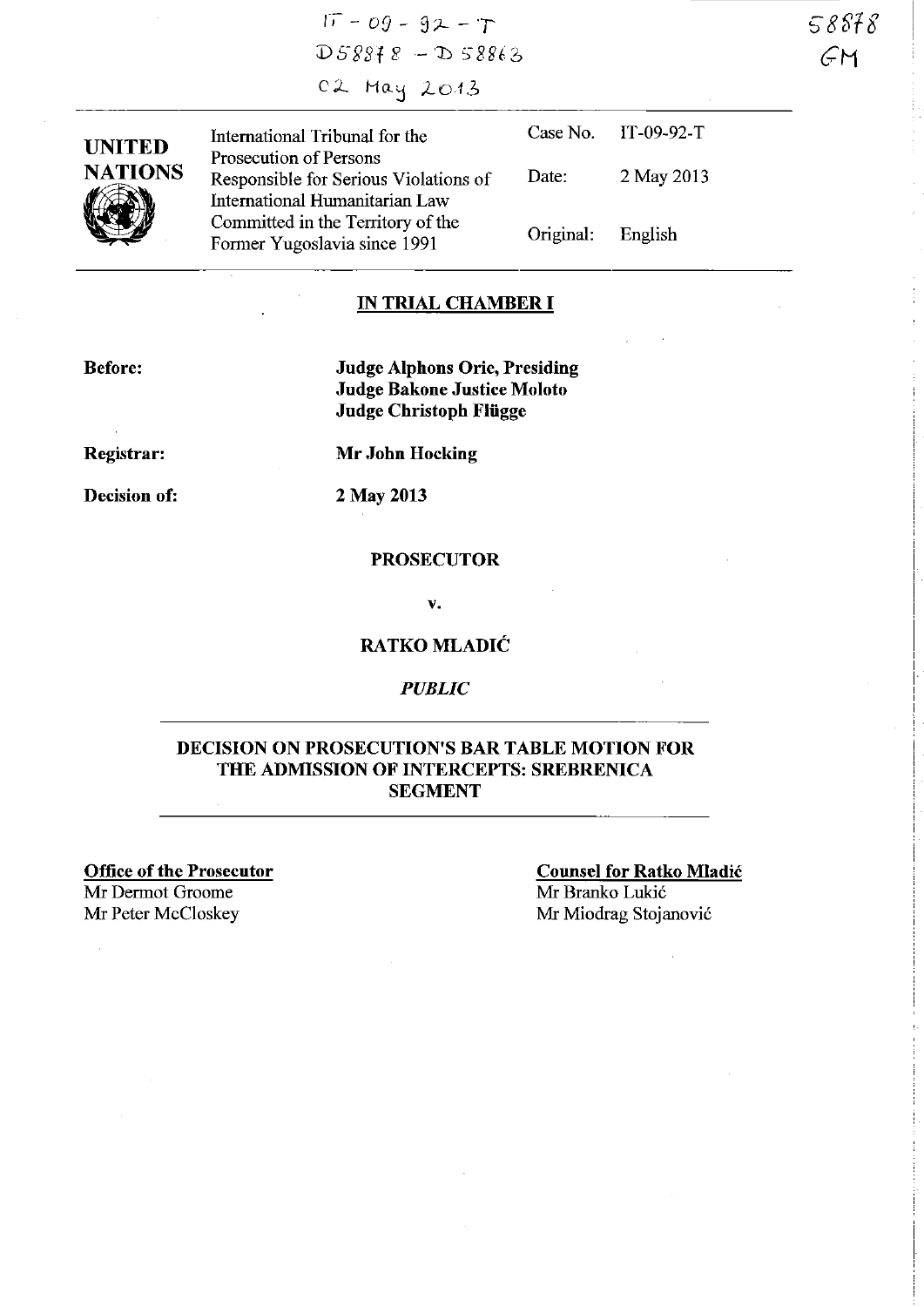# **I. PROCEDURAL HISTORY**

1. On 2 October 2012, the Prosecution filed a motion requesting that the Chamber (1) grant addition of eight intercepts to its Rule 65 *ter* exhibit list; (2) take judicial notice of the authenticity of 280 intercepts related to the Srebrenica segment of its case,<sup>1</sup> as well as of formerly proposed adjudicated facts nos 1659-1663 and 1669 pursuant to Rule 94 (B) of the Rules of Procedure and Evidence ("Rules"); and (3) admit the Intercepts into evidence from the bar table. $<sup>2</sup>$  The Defence</sup> filed a response on 15 October 2012 objecting to the Motion in its entirety.<sup>3</sup> The Prosecution's request for leave to reply to the Response, filed on 19 October 2012, was denied by the Chamber and communicated to the parties informally on 23 October 2012. On 28 November 2012, the Prosecution filed a corrigendum to its Motion, correcting certain mistakes contained in Confidential Annex A to the Motion ("Annex A") and withdrawing a duplicate Rule 65 ter number.<sup>4</sup> On 29 January 2013, the Prosecution informed the Chamber through informal communication that it withdraws Rule 65 fer number 21240C from consideration.

# **11. SUBMISSIONS OF THE PARTIES**

2. The Prosecution seeks to add eight intercepts to its Rule 65 ter exhibit list.<sup>5</sup> It submits that seven were identified as a result of an ongoing analysis of the Prosecution's intercept evidence and are corroborative of intercepts already on the exhibit list, and the eighth intercept is a new intercept identified by the Prosecution as being relevant to the case against Mr. Mladić ("the Accused").<sup>6</sup> The Prosecution avers that the eight intercepts are highly relevant and of probative value to the charges in the Indictment, and their addition to the Rule 65 ter exhibit list will not prejudice the Defence.<sup>7</sup> In Response, the Defence contends that the Prosecution has failed to demonstrate good cause to request addition of these eight intercepts to the Rule 65 fer exhibit list at this late stage of the proceedings, submitting that their addition would result in prejudice.<sup>8</sup>

3. With respect to the authenticity and reliability of the intercepts, the Prosecution puts forth three main submissions. First, it submits that the intercepts carry independent indicia of reliability,

 $\mathbf{I}$ This includes the eight intercepts for which addition to the Rule 65 *ter* exhibit list is being requested.

 $\overline{2}$ Prosecution's Bar Table Motion for the Admission of Intercepts: Srebrenica Segment, 2 October 2012 (confidential with Confidential Annexes A, B and C)("Motion"), para. 1. The Prosecution requested leave to exceed the usual word limit for motions (See Motion para. 3) which the Chamber hereby grants.

 $\overline{3}$ Defence Response to Prosecution's Bar Table Motion for the Admission of Intercepts: Srebrenica Segment, IS October 2012 (confidential) ("Response"), Section Ill. Conclusion.

<sup>4</sup>  Corrigendum to Prosecution's Bar Table Motion for the Admission of Intercepts: Srebrenica Segment, 28 November 2012 (confidential), para. I (i)-(x).

<sup>5</sup>  Motion, para. 26.

<sup>6</sup>  Motion, para. 27.

<sup>7</sup>  Motion, paras 27-28.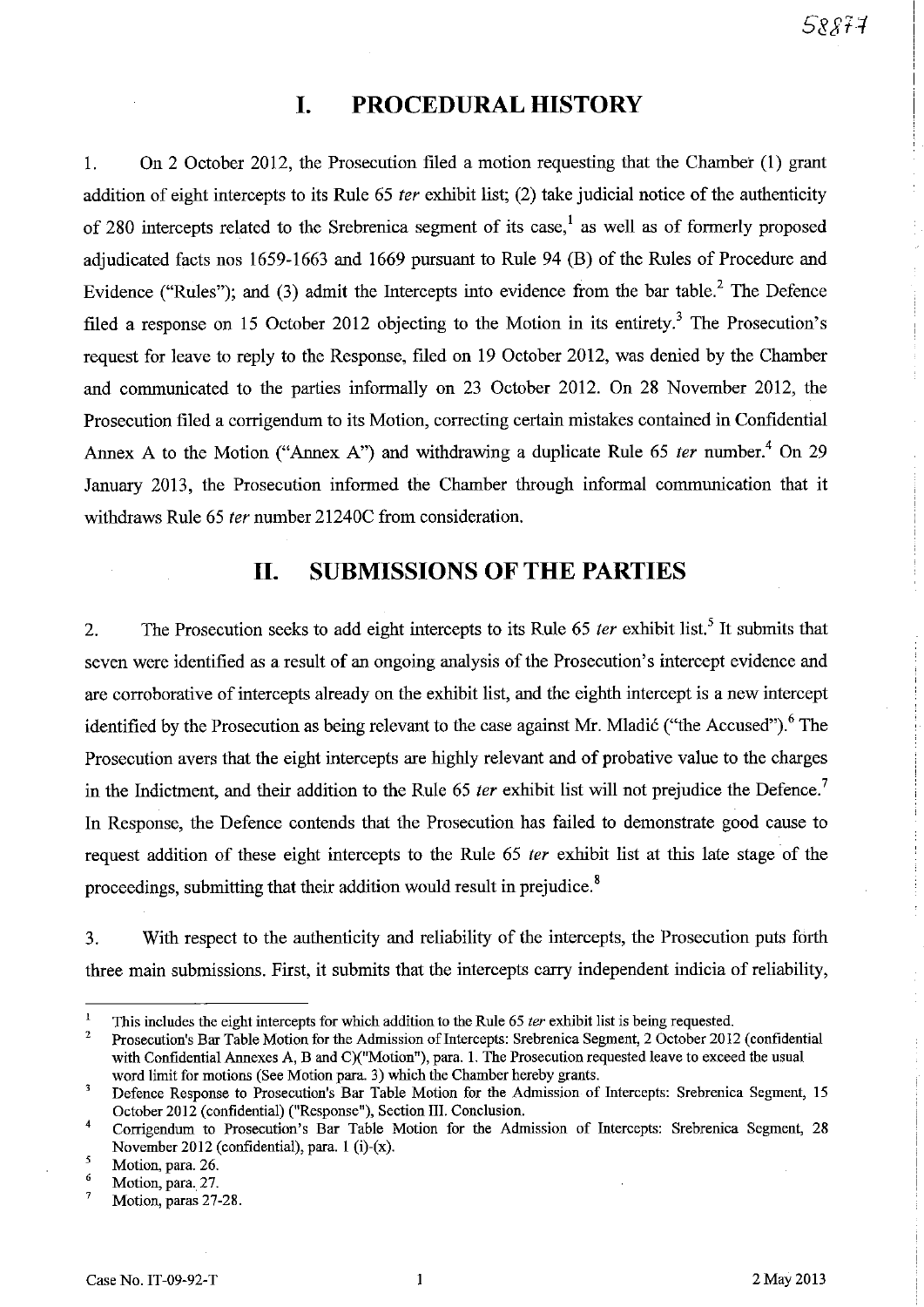------- I

sufficient to meet the required threshold for admissibility from the bar table.<sup>9</sup> Second, it resubmits its request for the Chamber to take judicial notice of proposed adjudicated facts nos 1659-1663 and 1669 which relate directly to the authenticity and reliability of Bosnian Muslim sourced intercepts.<sup>10</sup> Third, it submits that each of the 280 intercepts was admitted in at least one of the following cases, *Prosecutor* v. *Blagojevic and Jokic,* Case No. IT -02-60-T; *Prosecutor* v. *Popovic et al.,* Case No. IT -05-88-T; *Prosecutor* v. *Tolimir,* Case No. IT *-02-8812-*T; and *Prosecutor* v. *Karadžić*, Case No. IT-95-5/18-T, and that as a collection, the intercepts were found to be authentic in all of the above-named cases.<sup>11</sup> The Prosecution contends that it would be in the interests of justice and judicial economy for the Chamber to take judicial notice of the authenticity of the Intercepts.<sup>12</sup>

4. The Defence argues that the intercepts do not bear the requisite indicia of reliability for admission from the bar table.<sup>13</sup> It submits that, *inter alia*, this requirement can only be fulfilled if the Intercepts are put "under test of challenge in this specific case", following the presentation of evidence on the manner in which these intercepts were taken.<sup>14</sup> With respect to the Prosecution's request to take judicial notice of proposed adjudicated facts nos 1659-1663 and 1669, the Defence contends that the Chamber denied them in an earlier decision and that the Prosecution, not having sought reconsideration or appealed this decision, is bound by it.<sup>15</sup> Concerning the Prosecution's request that the Chamber take judicial notice of the authenticity of the intercepts, the Defence submits that (1) the standard that should apply in this consideration is the same as for that of taking judicial notice of adjudicated facts; and (2) reincorporates its submissions with respect to the lack of independent authenticity and reliability of the intercepts.<sup>16</sup> The Defence argues, further, that it should not be deprived of the same opportunity that other Defence teams have had in previous cases to dispute the reliability and authenticity of the Intercepts, adding that the argument of judicial economy should not outweigh the right of the Accused to a fair trial.<sup>17</sup>

5. With respect to admission, the Prosecution submits that the intercepts — comprising radio relay communications among officers and soldiers within the chain of command of the Army of Republika Srpska ("VRS") - are collectively and individually highly relevant to and probative of the charges against the Accused, and critical to the understanding of the segment of its case relating

 $\frac{12}{13}$  Motion, para. 23.

 $^{15}$  Response, para. 14.

 $\overline{6}$ Response, paras 17-18.

 $\frac{9}{10}$  Motion, paras 16-17.

 $^{10}$  Motion, paras 19-20.

 $\frac{11}{12}$  Motion, paras 21-22.

 $13$  Response, paras 4-8, 10.<br>
Response para 9

<sup>&</sup>lt;sup>14</sup> Response, para. 9.<br><sup>15</sup> Response para 14

Response, paras 15-16.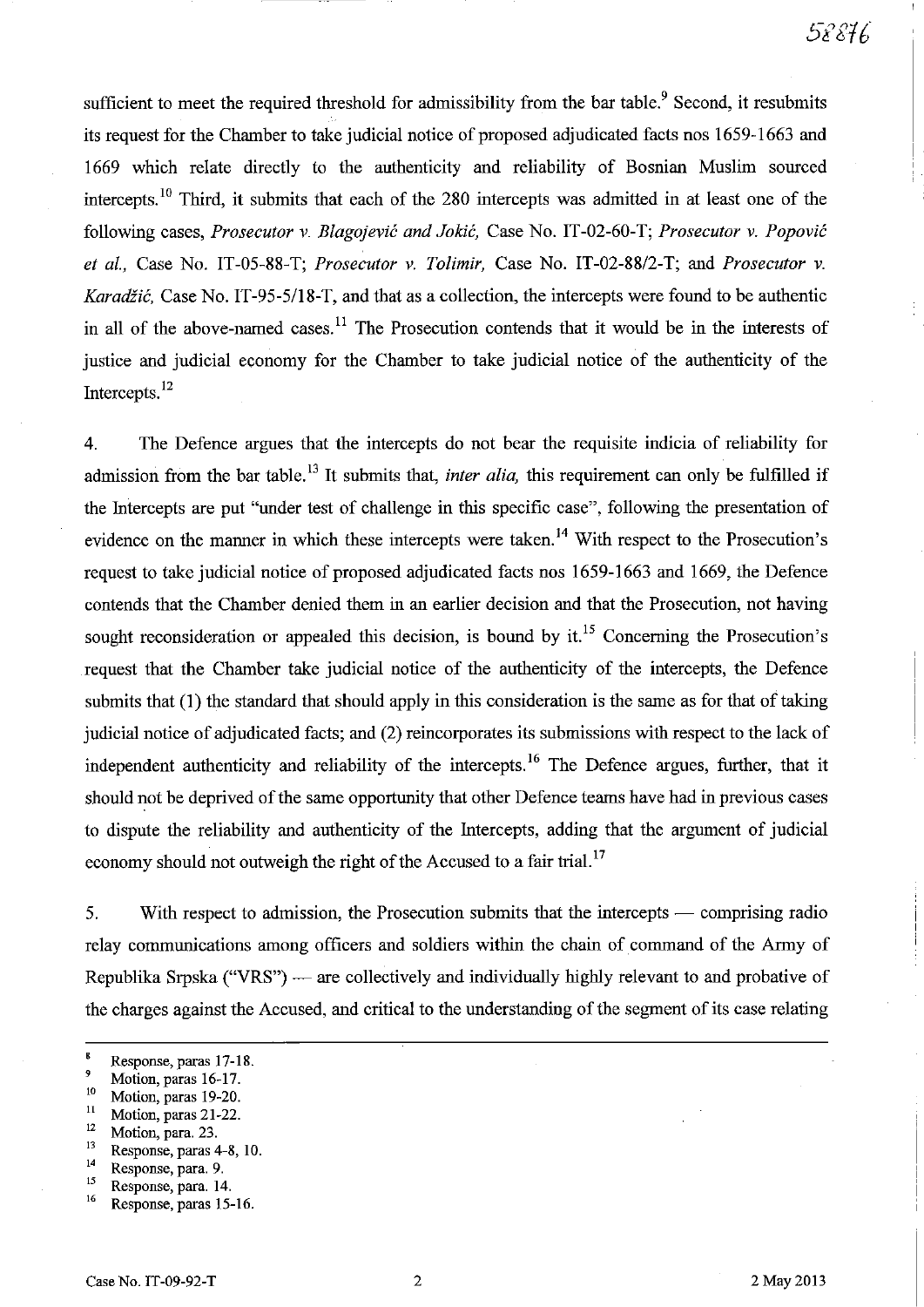to Srebrenica.<sup>18</sup> It avers that the intercepts demonstrate a functioning VRS communication system and chain of command; a high level of coordination among officers of the VRS and the MUP; and a continuous flow and exchange of information among the lowest and highest ranking VRS officers, including the Accused, his assistant commanders, and other close associates.<sup>19</sup> It submits, further, that the intercepts help identify relevant individuals, codenames and places, and assist in demonstrating the state of mind of VRS forces through, for example, their demonstration of ethnic hostility toward the Muslim population, and by revealing the intent to carry out and conceal the charged crimes.<sup>20</sup> The Defence does not submit specific challenges to the relevance of the intercepts. $^{21}$ 

### **Ill. APPLICABLE LAW**

6. The Chamber recalls and refers to the applicable law governing amendments to the Rule 65 *ter* exhibit list as set out in a previous decision.<sup>22</sup>

7. Rule 89 provides, in relevant part:

(D) A Chamber may exclude evidence if its probative value is substantially outweighed by the need **to ensure a fair trial.** 

8. The Chamber recalls that a party tendering documents for admission from the bar table pursuant to Rule 89 (C) must show that the tendered documents are relevant and probative and demonstrate, with clarity and specificity, where and how each document fits into its case.<sup>23</sup>

9. Rule 94 (B) provides that:

At the request of a party or *proprio motu,* a Trial Chamber, after hearing the parties, may decide to take judicial notice of adjudicated facts or of the authenticity of documentary evidence from other proceedings of the Tribunal relating to matters at issue in the current proceedings.

10. Under Rule 94 (B), the Chamber may take judicial notice of the authenticity of documentary evidence which has been admitted in prior proceedings. The moving party must demonstrate that the documents sought for judicial notice were tendered as evidence in another case before the

<sup>(</sup>C) A Chamber may admit any relevant evidence which it deems to have probative value.

 $17$  Response, paras 12-13.

<sup>&</sup>lt;sup>18</sup> Motion, paras 10, 12, 14.

 $\frac{19}{20}$  Motion, para. 13.

<sup>&</sup>lt;sup>20</sup> Motion, para. 13.

<sup>21</sup> The Chamber notes, however, that in submitting that the standard for taking judicial notice of the authenticity of documents is the same as for taking judicial notice of adjudicated facts — relying on a finding by the Chamber in *Prosecutor* **v.** *Delif:* **- the Defence submission can be understood to implicitly suggest that the Intercepts are not**  sufficiently relevant to the case. See Response, para. 15.

<sup>22</sup> Decision on Prosecution Second Motion to Amend Rule 65 *ter* Exhibit List, 27 June 2012, paras 5-6.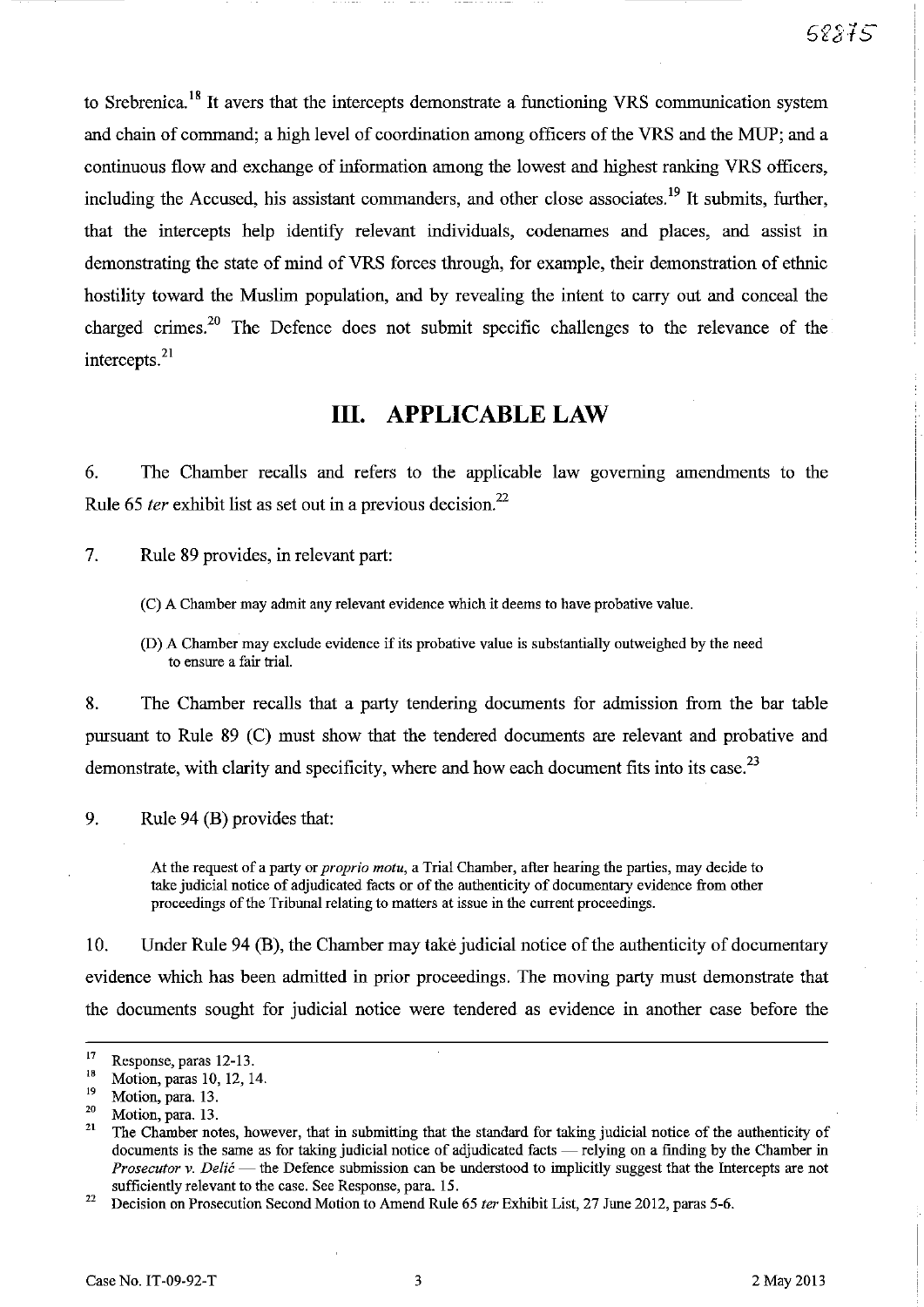Tribunal and were found to be authentic in the prior proceedings.<sup>24</sup> After creating a well-founded preswnption of the authenticity of the docwnentary evidence by virtue of taking judicial notice, the moving party may tender this, not yet admitted, docwnentary evidence in question either through a witness or through a bar table motion by fulfilling the requirements of Rule 89 (C).<sup>25</sup>

# **IV. DISCUSSION**

#### **A. Addition of intercepts to the Prosecution's Rule 65 fer exhibit list**

**11.** The eight docwnents the Prosecution seeks to add to the Rule 65 fer exhibit list comprise intercepts dated between 12 and 17 July 1995 and make up part of the 278 intercepts that are the subject of the Prosecution's request for judicial notice and admission through the bar table ("Intercepts").<sup>26</sup> They relate, generally, to the alleged joint criminal enterprise ("JCE") to eliminate the Bosnian Muslim population of Srebrenica, commencing in July of 1995, and in particular, to the VRS takeover of Potocari by 12 July 1995, as well as communication between members of the alleged JCE, and the whereabouts of the Accused on the days of the charged crimes relating to Srebrenica.<sup>27</sup> The Chamber considers that they are *prima facie* relevant to, and probative of, issues arising from the Indictment.

12. The Prosecution has not argued good cause for adding these eight intercepts to its Rule 65 fer exhibit list at this stage of the proceedings. The Chamber recalls, however, that a showing of good cause is not a condition for addition, but merely one factor to be considered in determining whether, on balance, the addition is in the interests of justice.<sup>28</sup> The eight intercepts are similar to intercepts already oh the Prosecution's Rule 65 fer exhibit list. They are no longer than up to a page each and do not raise novel issues of which the Defence has not already been on notice as forming part of the Prosecution's case. They were disclosed to the Defence months in advance of the anticipated start of the Prosecution's presentation of the Srebrenica segment of its case. The Chamber is of the view that their addition at this stage of the proceedings would not burden the Defence in the preparation of its case, and taking into account the Prosecution's obligation to

<sup>&</sup>lt;sup>23</sup> Mladić Notebook Decision, para. 12.

<sup>24</sup> Decision on Prosecution First Motion to Admit Evidence from the Bar Table: Mladic Notebooks ("Mladic Notebook Decision"), 25 September 2012, para. 5.

<sup>&</sup>lt;sup>25</sup> Mladić Notebook Decision, para. 5.<br><sup>26</sup> Metian Agnex A 22, 20, 45, 54, 61

<sup>26</sup>Motion, Annex A, pp. 30, 45, 54, 60, 71, 73. The eight intercepts are attached to the Motion, in Confidential Annex C ("Annex C"). While the Motion requests the admission of 280 intercepts, the Chamber recalls here the withdrawal of a duplicate Rule 65 ter number through the Corrigendum, and the informal notification per email of 29 January 2013 withdrawing an additional Rule 65 ter number. See para. 1 of this decision.

 $\frac{27}{28}$  Indictment, paras 19, 45-46.

Decision on Prosecution Second Motion to Amend Rule 65 ter Exhibit List, 27 June 2012, para. 6.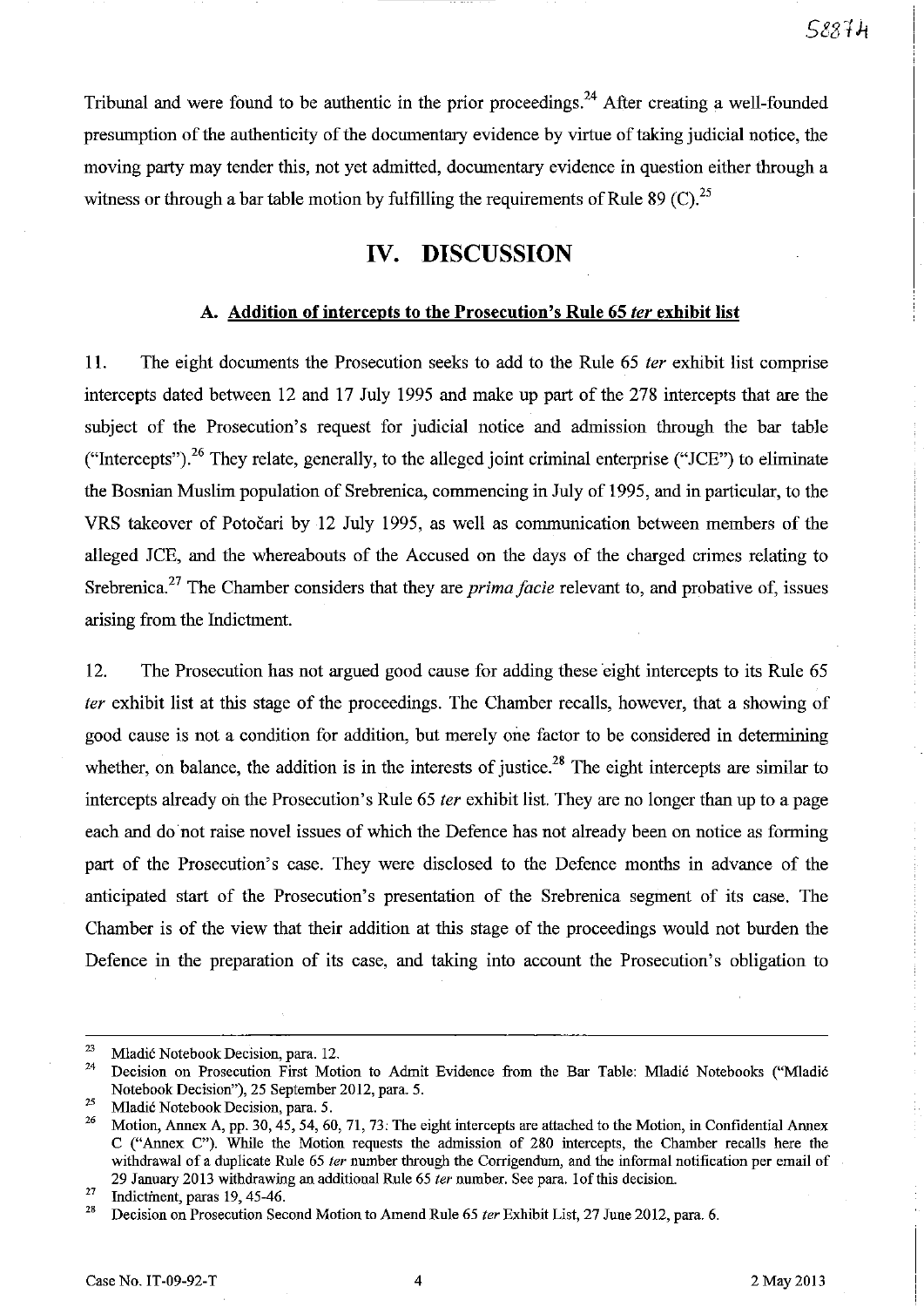present the available evidence to prove its case, concludes that it would therefore be in the interests of justice to grant their addition to the Prosecution's Rule 65 *ter* exhibit list.

#### **B. Admission of the intercepts**

13. As a preliminary matter, the Chamber sets out that it interprets the Prosecution motion to be requesting the Chamber to take judicial notice of the proposed adjudicated facts relating to the authenticity of the Intercepts, to take judicial notice of the authenticity of the Intercepts, and to subsequently consider their admission from the bar table.<sup>29</sup> The Chamber considers, however, that the most appropriate approach is to dispose of the request for admission of the Intercepts from the bar table after a decision on the judicial notice of their authenticity. The Chamber shall not, in addition, consider the request to take judicial notice of the proposed adjudicated facts relating to the authenticity of the Intercepts.3o

#### *a) Authenticity of Intercepts*

14. First, the Chamber notes that the Defence reliance on a finding in a decision by the *Delić* Chamber concerning the standard for taking judicial notice of documentary evidence being the same as the standard of taking judicial notice of adjudicated facts is not on point. The Delić decision was issued before the amendment of the text of Rule 94 (B), adopted on 8 December 2010, whereby the Chamber's discretion became limited to taking judicial notice of the authenticity of documentary evidence, and not of documentary evidence as such. The requirements for taking judicial notice of adjudicated facts are therefore not applicable to taking judicial notice of the authenticity of documentary evidence.<sup>31</sup> As a result, the Defence appears to have conflated its submissions with respect to, on the one hand, the standard for taking judicial notice of the authenticity of documentary evidence, and on the other, the standard for admission of intercepts from the bar table.

I

 $29$  The Chamber notes in this regard that while the Prosecution makes submissions concerning independent indicia of reliability which in and of itself, together with an assessment of relevance, would justify admission into evidence from the bar table, these submissions are not represented in the relief sought as expressed in the Motion. See Motion, paras 16-18, and para. 29.

<sup>&</sup>lt;sup>30</sup> The Chamber recalls and adopts its position taken in its Second Decision on Judicial Notice of Adjudicated Facts issued on 21 March 2012 ("Second Decision on Adjudicated Facts") in that despite the fact that the adjudicated **facts relate to the interception process by Bosnian officials, it remains unclear whether either the Bosnian**  government or the Prosecution's procedures referred to in these Proposed Facts apply to any or all of the proffered intercepts which are the subject of the Motion. See Second Decision on Adjudicated Facts, para. 10. It also notes, here, the Prosecution's request to the Chamber to take judicial notice of Adjudicated Fact 1659 "out of an abundance of caution", as the Prosecution was not entirely sure whether it was taken judicial notice of by the Second Decision on Adjudicated Facts. See Motion, footnote 2. The Chamber confirms that Adjudicated Fact 1659, included in para. 36 of the disposition of the Second Decision on Adjudicated Facts, was taken judicial notice of by that decision. The Prosecution's request with respect to Adjudicated Fact 1659 is therefore moot.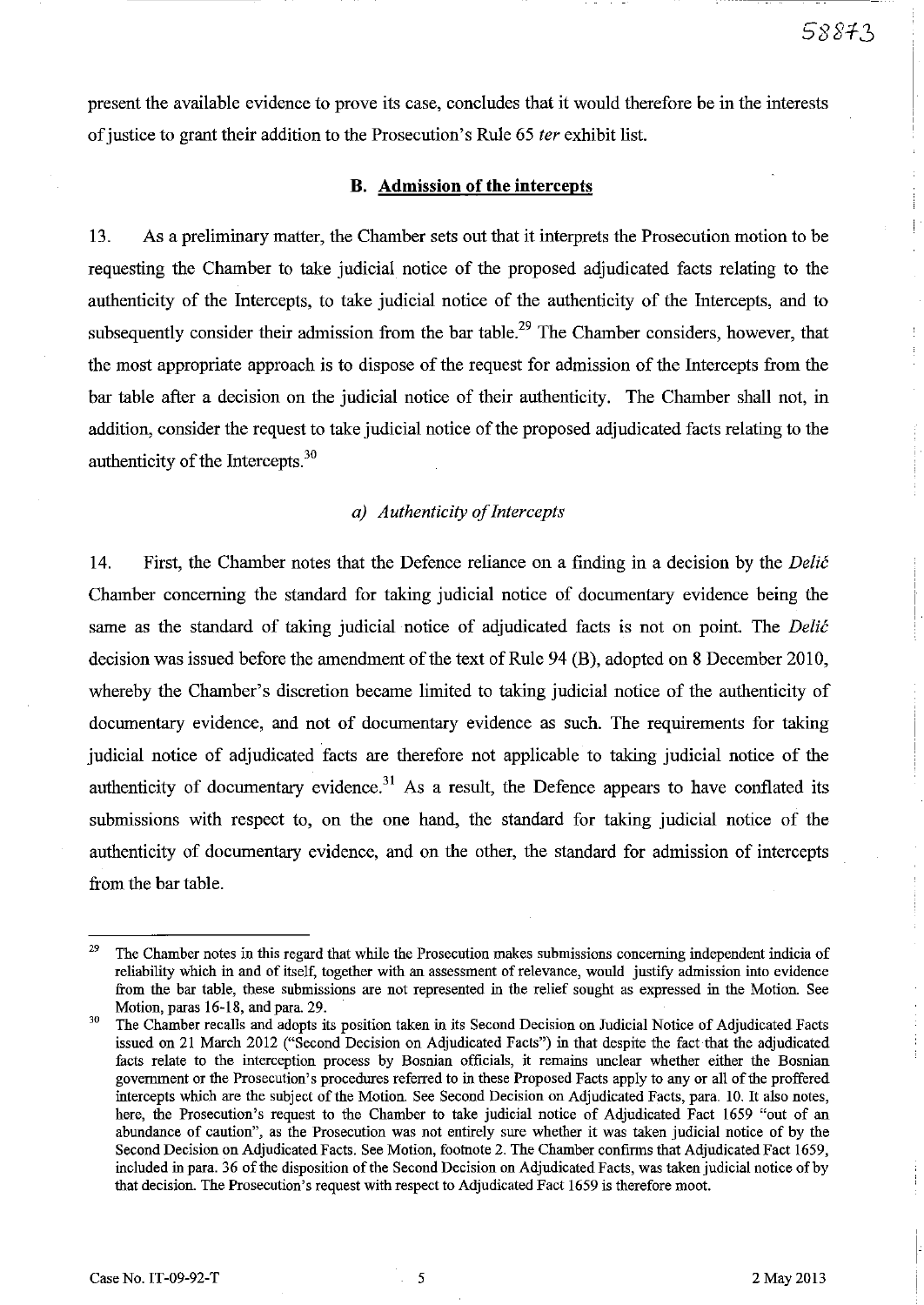15. Second, the Chamber notes that in paragraph 16 of the Response, the Defence simply refers back to arguments it had raised in relation to the admission of evidence from the bar table in subchapter (i) of the Response, where it focused its submissions on evidentiary issues the Prosecution would be compelled to deal with when establishing the reliability and authenticity of the intercepts for purposes of admission pursuant to Rule 89 of the Rules.<sup>32</sup> These submissions, however, do not address the applicable standard, or elements of it, for the test of taking judicial notice of the authenticity of the Intercepts. Such a test would necessarily focus on the manner in which their authenticity was established in the previous case, rather than how the authenticity is to be proven in the present case. The Defence has thus failed to provide the Chamber with any substantive submissions with respect to the Prosecution's request for taking judicial notice of the authenticity of the Intercepts.

16. Turning to its discussion, the Chamber notes that in order to take judicial notice of the authenticity of the Intercepts, it must assess whether the authenticity was sufficiently addressed in a previous trial.<sup>33</sup> The Chamber recalls its earlier decision that a finding of authenticity in a previous case should be explicit in that it should be clear from the record that the previous Chamber considered the relevant aspects of authenticity when determining the admissibility of the documents in question.<sup>34</sup> In instances where the previous Chamber did not make an explicit finding, this Chamber would nonetheless conclude that the previous Chamber had considered the relevant aspects of authenticity, if the decision on admission followed the testimony of a witness who was in a position to verify the authenticity of the intercept in question.

17. Applying the above standard, the Chamber shall take judicial notice of those intercepts discussed in decisions issued by Chambers in previous cases through which the particular intercept was admitted into evidence, where that Chamber made an explicit reference to a finding of authenticity of the intercept in question. It shall also take judicial notice of the authenticity of intercepts which were admitted by a Chamber in a previous case following the evidence of intercept operators or unit supervisors who verified the authenticity of intercepts either through having recorded the intercepts or being involved in the supervision of this process. On this basis, the Chamber is satisfied that the intercepts bearing the following Rule 65 *ter* numbers were sufficiently authenticated in one or more previous cases, and takes judicial notice of their authenticity:

<sup>&</sup>lt;sup>31</sup> Cf. Prosecutor v. Karadžić, Case No. IT-95-5/18-T, Decision on the Prosecution's Motion for Judicial Notice of Intercepts Related to the Sarajevo Component and Request for Leave to Add One Docmnent to the Rule *65ter*  Exhibit List, 4 February 2011, paras 15-16.

 $32$  See Response, para. 16.

 $\frac{33}{34}$  See supra, para. 11.

Mladić Notebook Decision, para. 7.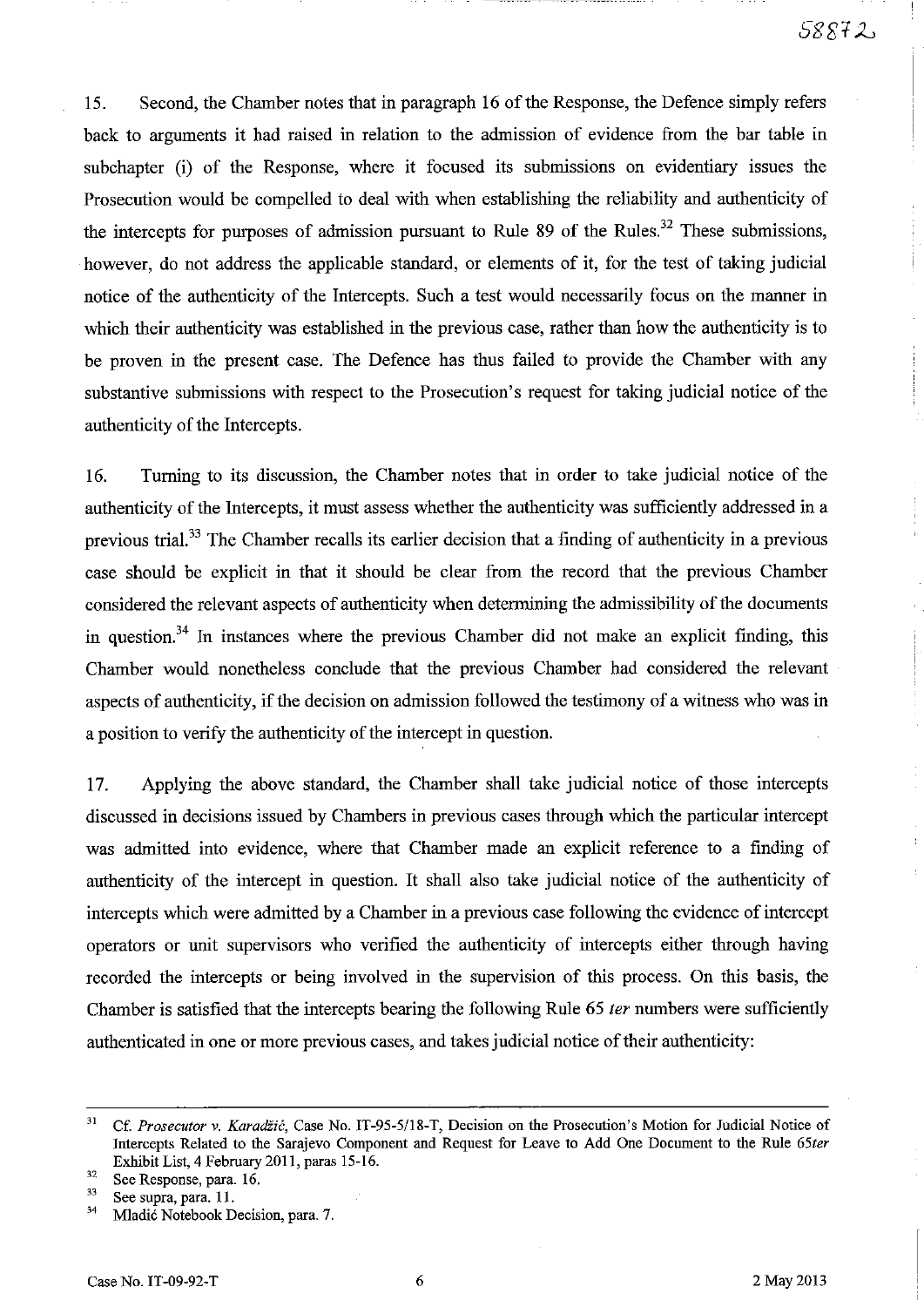20887A; 20887B;20887C;20892A, 20892B;25115; 25116; 25051; 25118; 25052;25147; 23387; 23388; 25054; 20896; 20900A; 20903; 20905C; 20905B; 23318; 20908; 25057; 25119; 25533; 20918; 20916B; 20915; 20912; 20913A; 20913B; 20938B; 20945; 20938D; 20926A; 20926B; 20927 A; 20927B; 20928C; 20948A; 20948B; 20948E; 20948C; 20948D; 20923C; 20935; 20936A; 20936B; 20931A; 2093IB; 20949B; 20949C; 20946; 20934B; 20929A; 20929B; 20939B; 20950; 20937A; 2095IB; 20942; 20943B; 20048; 20924A; 20924B; 20941A; 20941C; 20952A; 22203; 22202; 26133; 20955A; 20955C; 20979; 2096IB; 20974C; 20957A/5 20957B; 20969; 20959B; 20964; 20959C; 20980B; 20980C; 20980D; 20983; 20962B; 20984; 20962C; 20985A; 20985C; 20970A; 20970B; 20975A; 20975C; 20960C; 20960B; 20954A; 20954D; 20972B; 20972D; 20972C; 20987; 20973A; 23284; 20986A; 20986C; 20966A; 20966B; 20966D; 20967A; 20967E;<sup>36</sup> 20988B; 20988A; 20988D; 2098IB; 20976C; 2097ID; 20971C; 20982B; 21005B; 21000B; 20997A; 20997B; 21003A; 21003D; 20993A; 20993D; 23391; 20992A; 20992D; 20994A; 20994B; 20994C; 21002A; 21002D;37 20998A; 20998C; 21021A; 21021C; 21014B; 21009A; 2101ID; 21011A; 21020; 21018B; 21045A; 21045E; 21015A; 25124; 21035D;21027A; 21027C; 21029A; 21029D; 21032A; 21029B; 21032A; 21049C; 21041A; 2104ID; 21028C; 21034A; 21034D; 21046A; 21046B 21040B; 21040C; 21033A;21033C; 21043A; 21043C; 2103ID; 2103IB; 21039A; 21039D; 21047A; 21047C; 21067A; 21067C; 21053D; 21053C; 21075A; 21075C; 21077A; 21077C; 21082;<sup>38</sup> 21069A; 21051A; 21069D;<sup>39</sup> 21064C; 21060C; 21060A; 21055A; 21055D; 21070A; 21070C; 21054A;4o 21054C; 21057A; 21057E; 21062C; 21091A; 2109IB; 21083C; 21089C; 21087A; 21094A; 21094D; 21119C; 21167A; 21167D; 21168A; 21168B; 21168C; 21169C; 21169B;<sup>41</sup> 21182A; 21182C; 21226B; 21228B; 21229B; 21235D; 21237B; 22256;42 21232C; 21240A; 21240D; 21234A; 21234C;

<sup>35</sup> The Chamber notes tbat this Rule 65 *ter* number contains an intercept recorded in a notebook, the first few pages of which are stricken out. The same portion, however, is not stricken out in the attached English translation. The Prosecution is requested to make the necessary correction so the BCS and English versions fully correspond.

<sup>&</sup>lt;sup>36</sup> This Rule 65 *ter* number is being proffered twice, for two separate intercepts (See Annex A, pp. 44 and 47, respectively). The Chamber takes judicial notice of the intercepts dated 13 July 1995 at 19:45 only.

<sup>&</sup>lt;sup>37</sup> The Chamber notes that in Annex A of the Motion, the Prosecution refers to the proffered intercept as having been admitted in a decision in the *Popovic* case as P01166. The relevant decision cited, however, admitted into evidence exhibits P01666c/d which the Chamber fmds *to* correspond to the proffered intercept

<sup>&</sup>lt;sup>38</sup> The Chamber notes that there is no English translation for the proffered intercept uploaded into eCourt.

<sup>39</sup> This Rule 65 *ter* number is being proffered twice, for two separate intercepts (See Annex A, p. 78). The Chamber takes judicial notice of the intercept dated 17 July 1995 at 12:49 only.

<sup>&</sup>lt;sup>40</sup> The Chamber notes that the notebook record of the intercept at 20:26 on 17 July 1995 being proffered through this Rule 65 *ter* number is not complete, as is evident from the corresponding English translation. The Prosecution is **requested to make the necessary corrections.** 

<sup>&</sup>lt;sup>41</sup> This Rule 65 *ter* number is being proffered twice, for two separate intercepts (See Annex A, pp. 88 and 89). The Chamber takes judicial notice of the intercept dated 24 July 1995 at 12:50 only.

<sup>&</sup>lt;sup>42</sup> This Rule 65 *ter* number is being proffered twice, for two separate intercepts (See Annex A, pp. 92 and 94). The Chamber takes judicial notice of the intercept on 2 August 1995 at 13:00 only, noting that the English translation to the BCS version (PO 1395c in the *Popovic* case) is hereby also taken judicial notice of. The Chamber instructs the Prosecution to assign unique Rule 65 *ter* numbers to each of the two intercepts proffered.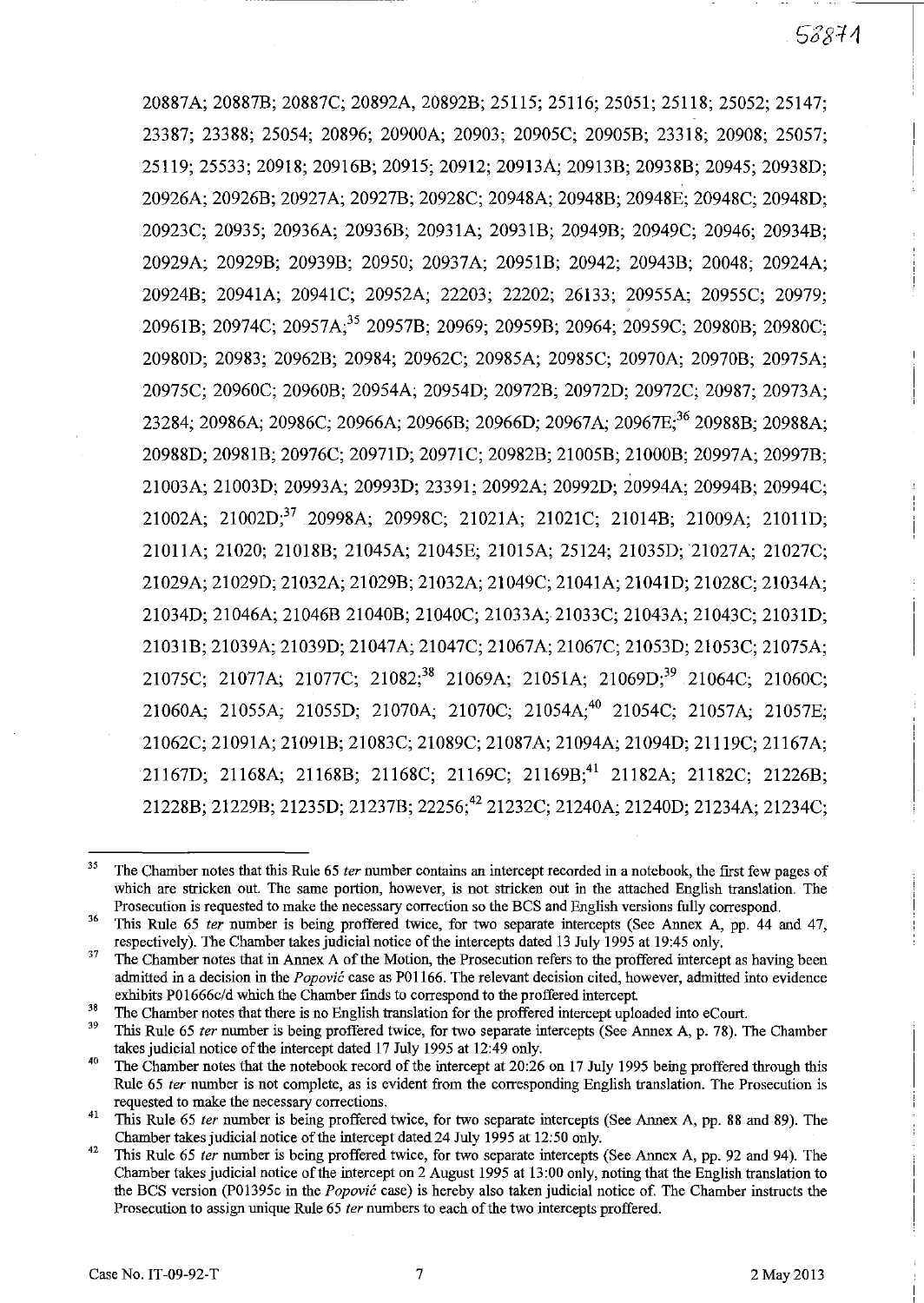21250A; 21250B; 22034; intercept dated 12 July 1995, at 22:00, as identified in Annex A, p. 30; intercept dated 13 July 1995, at 18:22, as identified in Annex A, p. 45; intercept dated 14 July 1995, at 12: 15, as identified in Annex A, p. 54.

18. Applying this same standard, the Chamber further considers as sufficiently authenticated five intercepts tendered through fonner OTP research officer Stephanie Frease in the *Tolimir* case following the completion of her testimony, where this is the only source referenced by the Prosecution of admission into evidence and authentication in a previous case. It does so, on the basis that the admission of these particular intercepts followed her extensive evidence concerning the authentication process of the collection of intercepts in the possession of the Prosecution. This concerns the intercepts bearing the following Rule 65 fer numbers, the authenticity of which the Chamber also takes judicial notice:

25118A; 25148;26130; 25055; 25056.

19. The Chamber shall not take judicial notice of the authenticity of the following intercepts, due to the fact that the Prosecution has either (I) provided no references to admission in one or more previous cases; (2) failed to provide sufficiently specific or correct references to transcript pages or a decision whereby the exhibit was admitted;<sup>43</sup> or (3) provided references to transcript pages or decisions which do not include a discussion of authentication or the previous Chamber's finding thereof.<sup>44</sup> This concerns the intercepts proffered through the following Rule 65 *ter* numbers:

25116A; 23387A; 20900B; 20904A;<sup>45</sup> 25058; 20923D; 20951C;<sup>46</sup> 26132; 20967E;<sup>47</sup> 20966C; 20976A; 21011C; 27536; 21028A; 21028B; 21039C; 28027; 27948; 27618;

<sup>&</sup>lt;sup>43</sup> This includes instances where the Prosecution provided only the case number, the date of admission and the exhibit number. The Chamber considers this infonnation to be insufficient for purposes of demonstrating that a particular **exhibit was admitted into evidence and sufficiently authenticated. This category also concerns instances where the**  Prosecution submits that an intercept was admitted into evidence by a specifically identified decision, but in which instances the Chamber did not find this to be the case.

<sup>&</sup>lt;sup>44</sup> This includes instances where the transcript page referred to deals with admission of the document as a matter of housekeeping, having been earlier MFId pending an available translation, or instances where an intercept was admitted into evidence days after the relevant witness who authenticated it discussed the intercept, without any **reference to that particular previous testimony. It also concerns instances where a document was discussed with a**  witness who was able to provide context to the contents of an intercept, but did not testify in relation to **authentication of the intercept in question.** 

<sup>&</sup>lt;sup>45</sup> This Rule 65 ter number is being proffered twice, for two separate intercepts (See Annex A, pp. 10 and 12, respectively). The Chamber does not take judicial notice of the authenticity of either at this time.

<sup>&</sup>lt;sup>46</sup> Apart from the fact that the Prosecution has not referenced a previous case in which this intercept was purportedly admitted and sufficiently authenticated, the Chamber notes that the attached English translation is not of the same intercept as being proffered by the Prosecution through this particular Rule 65 *ter* number. The intercept in the English translation is one between Krstić and Ognjenović at 12:05, and not, as proffered, between Krstić and Krsmanovic, at 12: 10.

<sup>&</sup>lt;sup>47</sup> This Rule 65 ter number is being proffered twice, for two separate intercepts (See Annex A, pp. 44 and p. 47, respectively). The Chamber does not take judicial notice of the authenticity of the intercept at 13 July 1995, at 17:30.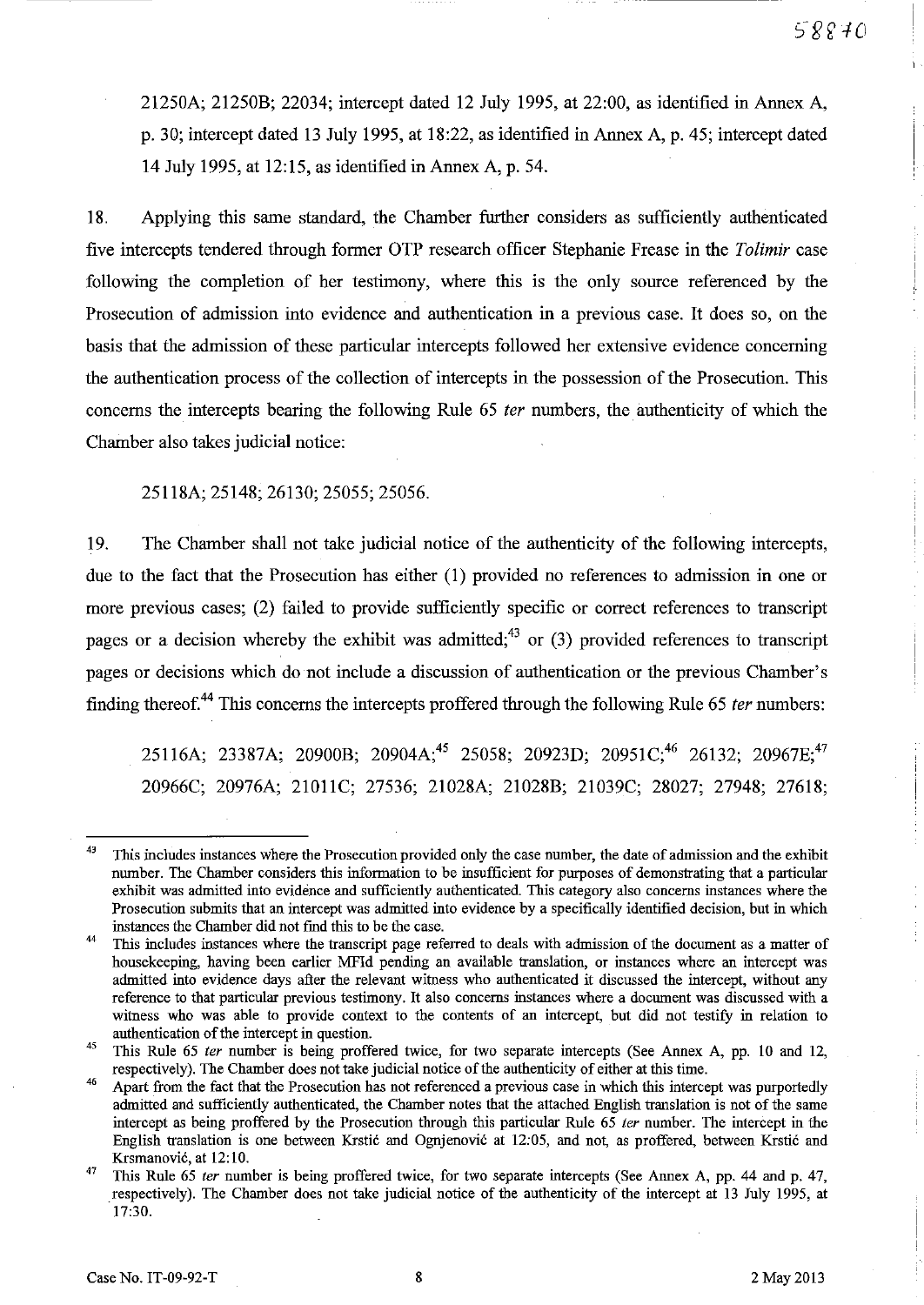21037B;4S 21063C; 21062B; 21085A; 21169B;49 21235A; 21235C; 21235B; 21232A; 22256;<sup>50</sup> 25072; 25077; two intercepts dated 16 July 1995, 8:30 from different sources, as identified in Annex A, p. 60; intercept dated 16 July 1995, at 9:26, as identified in Annex A, p. 60; intercept dated 16 July 1995, 22:30, as identified in Annex A, p. 71; intercept dated 16 July 1995, 22:50, as identified in Annex A, p. 73 ("Remaining Intercepts").

20. Recalling the Chamber's above stated approach with respect to disposing of the Prosecution's request in relation to the proffered intercepts, the Chamber shall not at this stage decide on the admission of the Remaining Intercepts. $51$ 

#### b) Admission of Intercepts from the bar table

21. On 3 May 2012, the Chamber provided the Prosecution with guidance in relation to the filing of a bar table motion with respect to intercept evidence, whereby (1) it accepted the Prosecution's proposal to file such a motion in advance of calling witnesses on the particular portion of the case to which the intercepts relate, with a view to reducing the number of witnesses that needed to be called in relation to this evidence; and (2) instructed the Prosecution to include a request for the Chamber to take judicial notice of the authenticity of "documents it is seeking in relation to its intercept evidence".<sup>52</sup> The Prosecution's request is in accordance with this guidance.<sup>53</sup>

22. The Prosecution has made specific submissions explaining how each intercept fits into its case.<sup>54</sup> Having reviewed the Prosecution's submissions in this regard, the Chamber is satisfied that it has done so with sufficient clarity and specificity.

23. Turning to the relevance of the Intercepts, the Chamber notes that they comprise of handwritten notes, transcripts and summaries of conversations recorded by the Army of Bosnia and

<sup>&</sup>lt;sup>48</sup> This Rule 65 ter number is being proffered twice, for two separate intercepts (See Annex A, pp. 71 and 73, respectively). The Chamber does not take judicial notice of the authenticity of either.

 $^{49}$  This Rule 65 ter number is being proffered twice, for two separate intercepts (See Annex A, pp. 88 and 89, respectively). The Chamber does not take judicial notice of the authenticity of the intercept on 24 July 1995, at 11:32.

 $50$  This Rule 65 *ter* number is being proffered twice, for two separate intercepts (See Annex A, pp. 92 and 94). The Chamber does not take judicial notice of the authenticity of the intercept on 2 August 1995, at 9:50. As pointed out by the Prosecution in Annex A, p. 92, this intercept was admitted in the Popović case as P0.1387e and P1387f, but neither appears in Appendix I of the *Popović* decision as submitted by the Prosecution.

<sup>&</sup>lt;sup>51</sup> See supra, para. 13.

 $\frac{52}{53}$  T. 372.

In this regard, the Chamber notes the Prosecution's submission that the admission of the intercepts from the bar table at this stage of the proceedings would enable it to confine the presentation of intercept testimony to four unit supervisors and the evidence of one former OTP research officer, on the question of weight to be attributed to the Intercepts. See Motion, paras 2, 24. These are unit supervisors RM-279, RM-243, RM-316 (with respect to Bosnian recorded intercepts), RM-506 (with respect to intercepts recorded by the Croatian goverument), and former OTP research officer Stephanie Frease (RM-238).

<sup>54</sup> Motion, Annex A.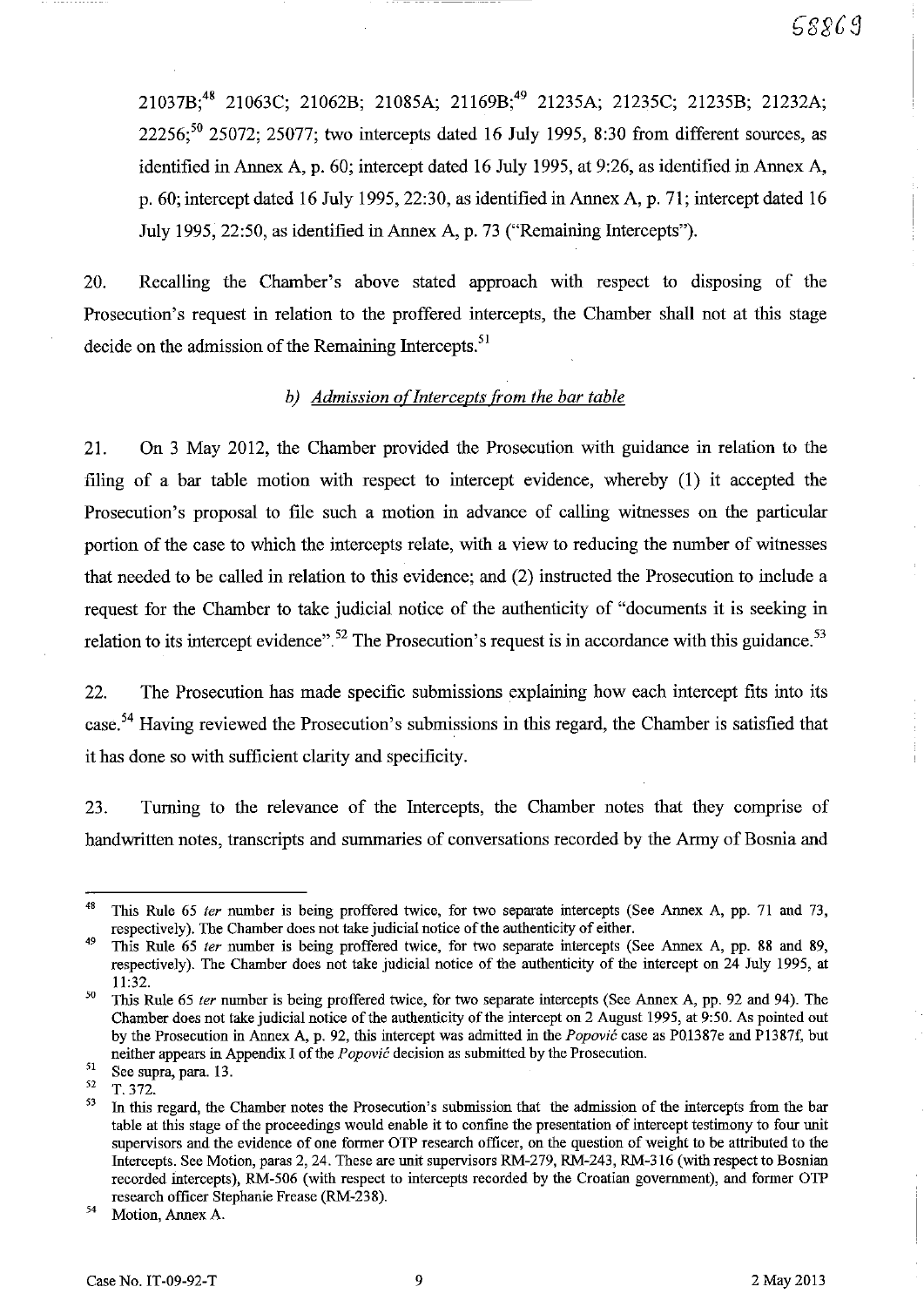Herzegovina ("ABiH"), in particular, its 2nd Corps Anti-Electronic Warfare Units, as well as by the BiH State Security Services, and the Croatian army. The vast majority of the Intercepts are dated July and early August 1995. They record conversations among VRS officers, including the Accused and other high-ranking officers, in the days of the alleged VRS attack against Srebrenica in early July and throughout the period of the alleged crimes against Bosnian Muslim civilians, into August 1995.

24. The Chamber finds that collectively, the intercepts dated July and August are generally relevant to the charged JCE to eliminate the Bosnian Muslims in Srebrenica by killing the men and boys of Srebrenica and forcibly removing the women, young children and some of the elderly men. They are, in particular, relevant to establishing the activities of Serb forces before the fall of Srebrenica, during the crimes alleged in the Indictment, and in the aftermath of these crimes. In addition, they are relevant to the nature and degree of control exercised down the VRS chain of command and to the Accused's involvement in the charged crimes, either through personal interaction with other alleged JCE members, or through the interactions between those alleged to have been under his effective control. The Chamber is cognizant of the fact that the relevance of several intercepts, when considered individually, may be questionable on the basis of their ambiguous and/or cryptic content. The Chamber has, however, taken a comprehensive approach and considered the intercepts dated July and August 1995 as constituting a contemporaneous, chronological record of events on the ground, demonstrating a network of interaction and exchange of information during these two crucial months of alleged crimes charged in the Indictment. It therefore finds these intercepts, as a collection, sufficiently relevant for admission.

25. Six intercepted conversations relate to the period leading up to the crimes charged in relation to Srebrenica, or to the period immediately thereafter. They are dated April, June, September, November, and December of 1995 respectively.<sup>55</sup> The Prosecution submits that the intercepted conversation dated 20 April 1995 is relevant to the charges of genocide and persecution, as it concerns an expression of bias by one member of the alleged JCE to his superior, also an alleged member of the JCE.<sup>56</sup> The Chamber notes, however, that the ethnic bias that is purportedly being expressed by a man identified as "Nikolic" concerns two Polish Catholics, referred to as "volunteers". "Nikolić" appears to express dissatisfaction with the "personnel guy" having sent him these "volunteers", asks, *inter alia,* whether checks have been done on them, states that he does not know what to do with "these Catholic peasants" and states that he will be forced to "slit their throats

<sup>55</sup> These are Rule 65 *ter* nos 20887 A, 20887B and 20887C (20 April 1995); Rule 65 *ter* nos 20892A and 20892B (25 June 1995); Rule 65 *ter* nos 21250A and 21250B (22 September 1995); Rule 65 *ter* no. 25072 (18 November 1995); Rule 65 *ter* no. 22034 (20 November 1995); and Rule 65 *ter* no. 25077 (13 December 1995).

<sup>56</sup> **Annex A, p. 1.**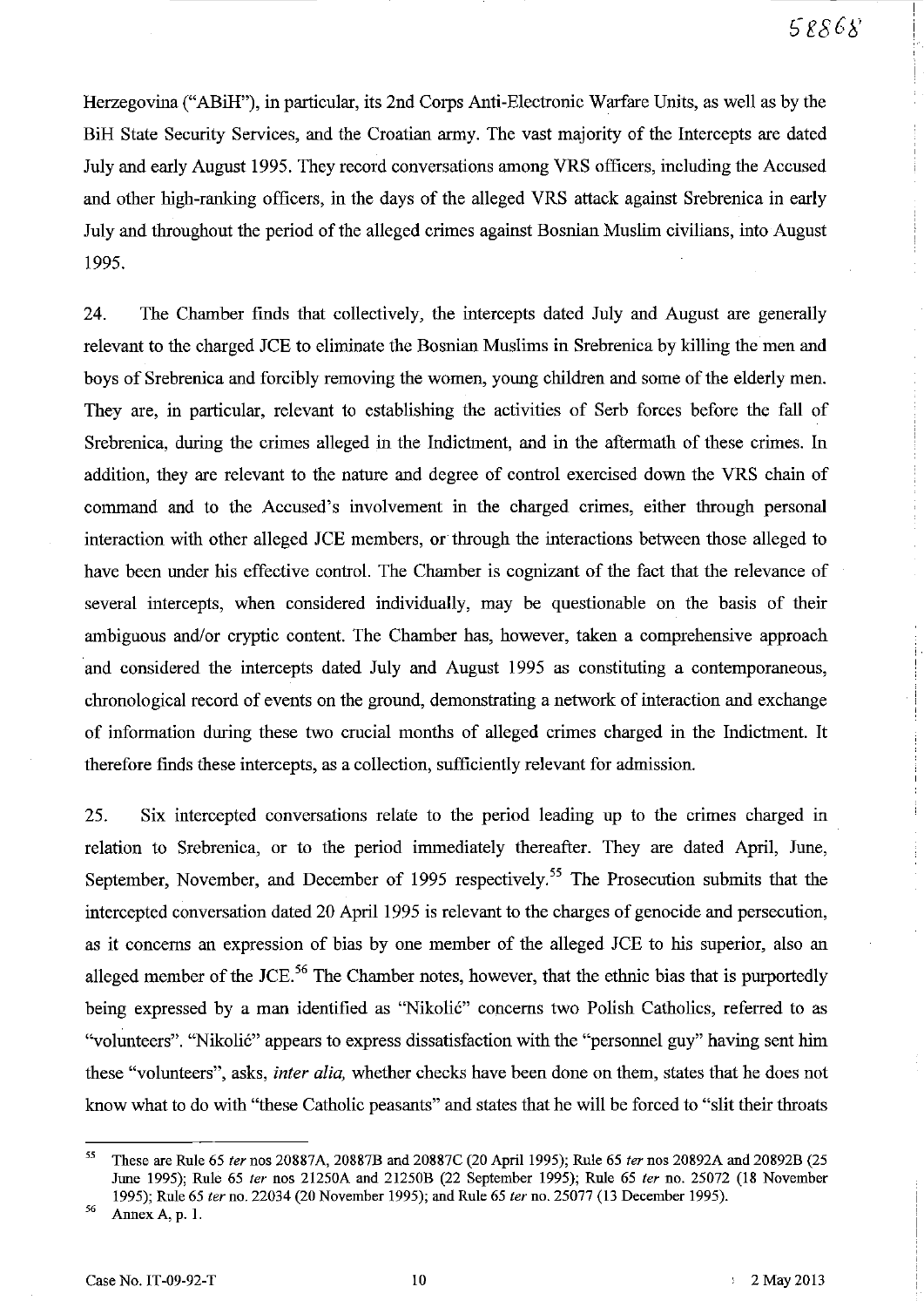and dump them in the Drina". The alleged JCE in question concerns the elimination of Bosnian Muslims from Srebrenica. The Chamber considers that the Prosecution has not sufficiently explained how this intercept fits into its case.

26. With respect to the intercept dated 25 June 1995, the Prosecution ascribes relevance on the basis that the participants of the conversation  $-$  identified as "Popović" and "Gen. Krstić" $$ mention a commander of a unit that allegedly participated in the execution of Bosnian Muslim prisoners at Branjevo Military Farm and the Pilica Cultural Centre on 16 July 1995. This concerns scheduled incidents E.9.2 and E.IO.l of the Indictment. The Prosecution submits that there is evidence suggesting that Popović and Krstić had a role in these charged executions.<sup>57</sup> This relevance is not self-evident from the content of the intercept. Nonetheless, it touches upon issues relating to command structure and the alleged involvement of VRS forces in the charged crimes near Srebrenica. The Chamber therefore considers this intercept sufficiently relevant for admission, noting that without further contextualization, the relevance will, however, remain limited.

27. Concerning the proffered intercept dated 22 September 1995, the Prosecution submits it is relevant in that it demonstrates the detailed exchange of information between VRS Main Staff members and their level of involvement in the transfer of Bosnian Muslims from Srebrenica.<sup>58</sup> Upon review of the content of this intercept, the Chamber finds, however, that the Prosecution's submission of relevance does not appear to relate to the 22 September 1995 intercept.<sup>59</sup> The Chamber shall therefore deny admission of this intercept without prejudice on the basis of a lack of demonstrated relevance.

28. The Chamber has reviewed the remaining three intercepts, two dated November 1995 and one from December 1995, respectively. The two intercepts dated November 1995 appear to contain discussions amongst high-ranking political and military leaders, including Karadzic, the Accused, and members of the VRS Main Staff, expressing concerns over the possible outcome of negotiations held in Dayton concerning the plight of the Serbian people, in particular with respect to territory remaining under Serb control. The December 1995 intercept appears to record a conversation between Main Staff member General Zdravko Tolimir and Budo Kosutic discussing, *inter alia*, the importance of retrieving information which lends support to the position that the "evacuations" of Bosnian Muslims from Srebrenica and Zepa were carried out in accordance with the Geneva Conventions and by agreement with the Bosnian Muslims, in the context of a discussion

 $57$  Annex A, p. 2.

**<sup>58</sup>Annex A, p. 95.**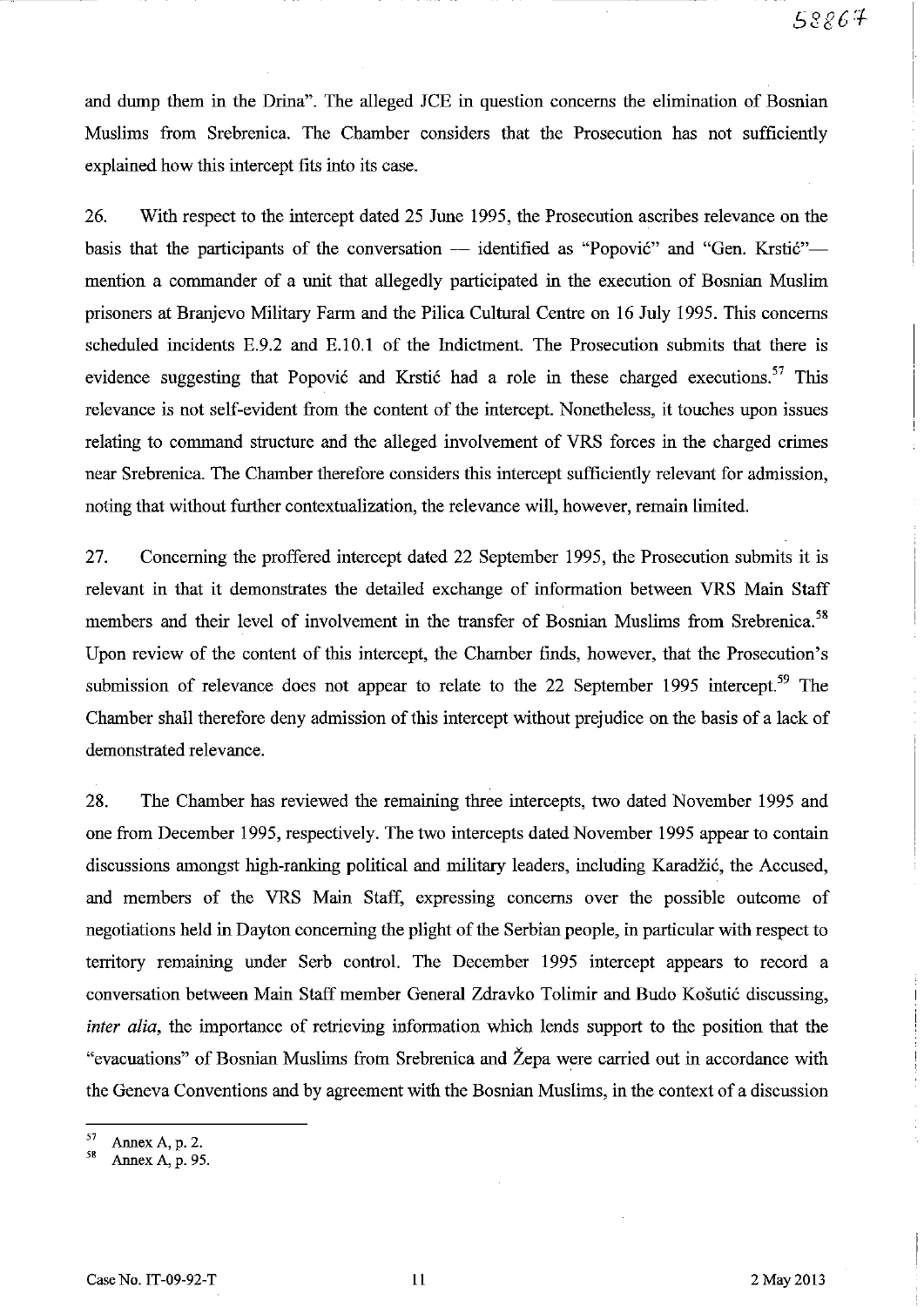within the UN Security Council. These three intercepts generally relate to the command structure of, and interactions between, high-ranking VRS officials alleged to have been members of a JCE to remove Bosnian Muslims from Bosnian Serb-claimed territory in BiH, as well as relating to the aftermath of the alleged crimes that were committed in the implementation of the criminal enterprise to eliminate the Bosnian Muslims from Srebrenica. As such, the Chamber considers these intercepts sufficiently relevant for admission into evidence.

29. The Chamber concludes that save for the 20 April 1995 and 22 September 1995 intercepts, the intercepts identified as meeting the test for taking judicial notice of authenticity in paragraphs 17 and 18 of this decision are sufficiently relevant and probative to be admitted into evidence. Therefore, with the exception of Rule 65 fer no. 21054A (which shall be marked for identification pending the provision of the complete BCS original), Rule 65 *ter* no. 20957A (which shall be marked for identification pending the necessary corrections to the BCS and English versions to ensure they fully correspond), Rule 65 *ter* no. 21082 (which shall be marked for identification pending the provision of the English translation) and the intercepts dated 20 April and 22 September 1995 as discussed above, the Chamber will admit the intercepts identified in paragraphs 17 and 18 of this decision into evidence. It emphasizes that the relevance and weight the Chamber will ultimately attribute to every individual intercept it admits into evidence can only fully be assessed following further contextualization by witnesses who were either participants in the intercepts, or otherwise have a sufficient basis to provide such contextual testimony. Moreover, it is open to the Defence to challenge the authenticity of intercepts the Chamber has taken judicial notice of.<sup>60</sup>

30. Finally, the Chamber notes that in many instances, multiple intercepts appear to be uploaded under the same Rule 65 *ter* number, sometimes with English translations of one or more of the originals attached, while the Prosecution's submissions with respect to authenticity and relevance relate only to one of these intercepts.<sup>61</sup> In other instances, there are more intercepts translated in

*<sup>59</sup> See* Annex A, p. 95, Rule 65 *ler* number 21250A. Further, the Prosecution submits that the use of the word "Turks" in this intercept is an indication of the ethnic bias of the speakers. The Chamber notes, however, that the word "Turks" does not appear in the English translation of this particular intercept.

 $\frac{60}{\pi}$  In this respect, bearing in mind the Defence's challenges to the authenticity of the intercepts, and its submission concerning the need for audio-recordings of the intercepts to establish such authenticity (see Response, para. 10), the Chamber instructs the Prosecution to provide the Defence with all relevant audio-recordings in its possession with a view to facilitating the Defence preparation of its case. It notes, however, that the ahsence of audiorecordings is an issue which the Chamber will bear in mind when attributing weight to the intercepts and does not stand in the way of their admission. The Chamher concurs with the finding made by previous Chambers in this regard. See *Prosecutor* v. *Karadiic,* Case No. IT-95-5118-T, Decision on Prosecution's First Bar Table Motion for the Admission of Intercepts, 14 May 2012, para. 15; *Prosecutor v. Blagojević*, Case No. IT-02-60-T, Decision on Admission into Evidence of Intercept Related Materials, 18 December 2003, para. 25.

<sup>61</sup> See e.g., Rule 65 *ter* nos 25119, 20988D, 20926A, 20948E, 20951C, 21047C, 21167D. In addition, in one particular instance, the Chamber identified two separate Rule 65 *fer* numbers, being proffered for two distinct intercepts, which contain identical intercepts and corresponding English translations. See Rule 65 *ter* no. 20957B,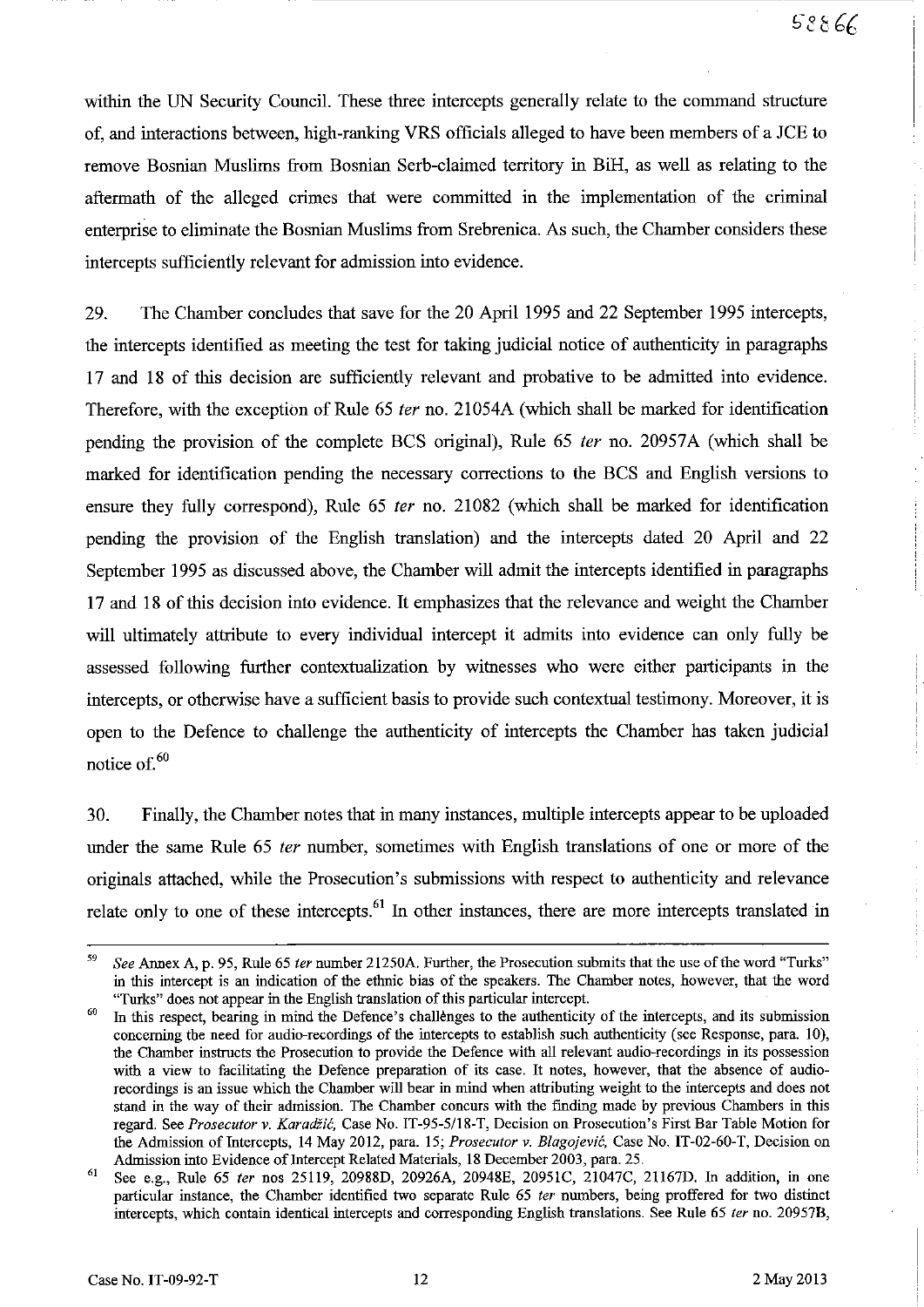English than contained in the  $BCS<sup>62</sup>$ . The Chamber instructs the Prosecution to ensure that each Rule 65 fer number clearly identifies only the specific intercept being proffered and the corresponding English translation, by means of, for example, redacting portions of intercepts or entire intercepts that the Prosecution does not intend to rely upon.

## **v. DISPOSITION**

31. For the foregoing reasons, pursuant to Rule 89, and 94 CB) of the Rules, the Chamber **GRANTS** the Motion in part;

**GRANTS** the addition of eight intercepts to the Prosecution's Rule 65 fer exhibit list and requests the Prosecution to assign unique Rule 65 fer numbers to each;

**DENIES** the request to take judicial notice of proposed adjudicated facts 1660-1663 and 1669;

**DECLARES MOOT** the request to take judicial notice of adjudicated fact 1659;

**TAKES** judicial notice of the authenticity of the intercepts identified in paragraphs 17 and 18 of this decision;

**DENIES,** without prejudice, the request to take judicial notice of the authenticity of the Remaining Intercepts identified in paragraph 19 of this decision;

**ADMITS** into evidence, under seal, the following intercepts;

Rule 65 fer nos 20892A; 20892B; 25115; 25116; 25051; 25118; 25052; 25147; 23387; 23388; 25054; 20896; 20900A; 20903; 20905C; 20905B; 23318; 20908; 25057; 25119; 25533; 20918; 20916B; 20915; 20912; 20913A; 20913B; 20938B; 20945; 20938D; 20926A; 20926B; 20927A; 20927B; 20928C; 20948A; 20948B; 20948E; 20948C; 20948D; 20923C; 20935; 20936A; 20936B; 20931A; 2093lB; 20949B; 20949C; 20946; 20934B; 20929A; 20929B; 20939B; 20950; 20937A; 20951B; 20942; 20943B; 20048; 20924A; 20924B; 20941A; 20941C; 20952A; 22203; 22202; 26133; 20955A; 20955C; 20979; 20961B; 20974C; 20957B; 20969; 20959B; 20964; 20959C; 20980B; 20980C; 20980D; 20983; 20962B; 20984; 20962C; 20985A; 20985C; 20970A; 20970B; 20975A; 20975C; 20960C; 20960B; 20954A; 20954D; 20972B; 20972D;20972C; 20987; 20973A; 23284;

proffered for an intercept at 10:09 on 13 July 1995, and Rule 65 ter no. 20959C, proffered for an intercept at 10:30 on 13 July 1995 (Annex A, pp. 34 and 35, respectively).

See e.g., Rule 65 ter nos 25054, 20971C, 21064C.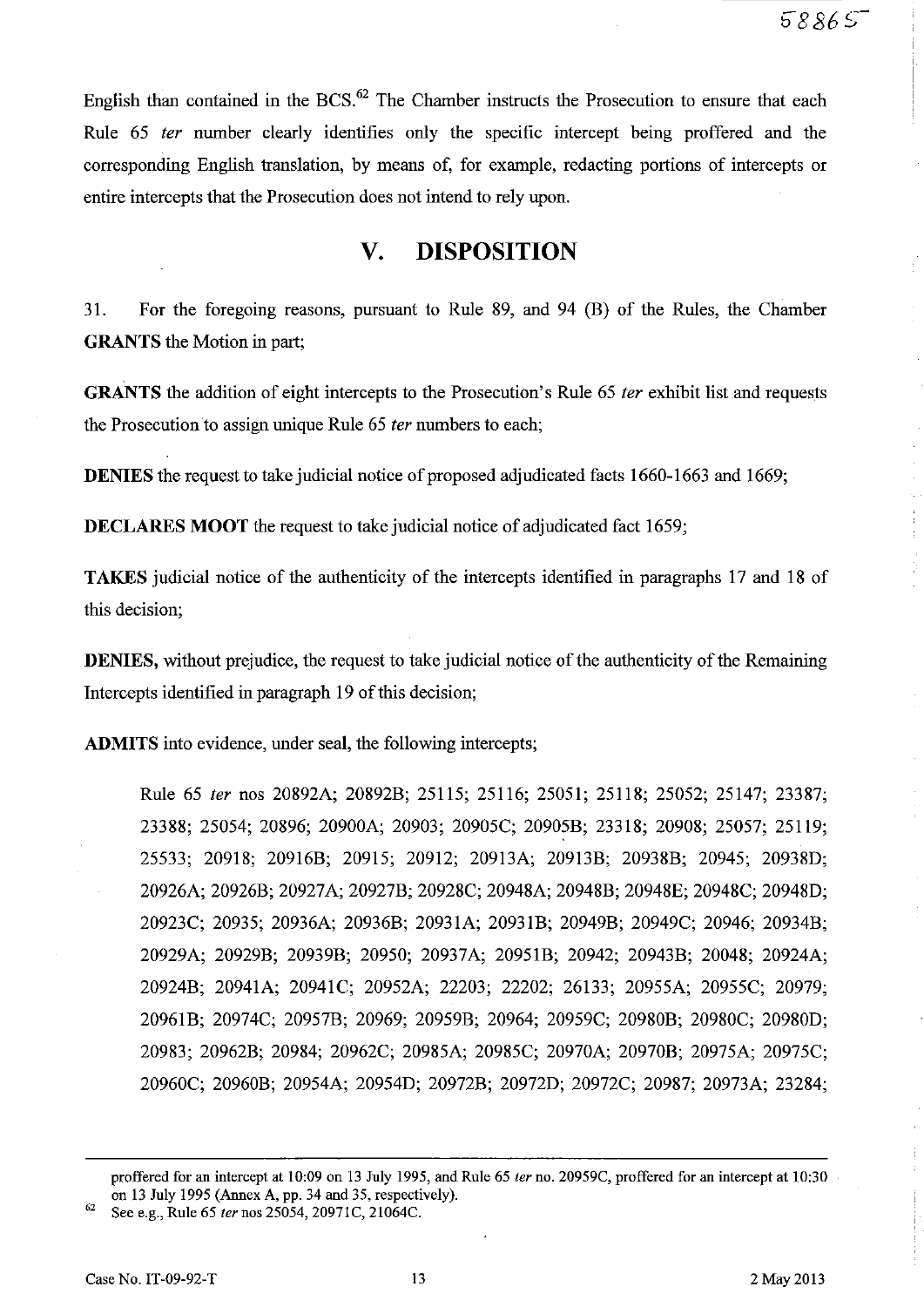20986A; 20986C; 20966A; 20966B; 20966D; 20967A; 20967E;<sup>63</sup> 20988B; 20988A; 20988D; 20981B; 20976C; 2097ID; 20971C; 20982B; 21005B; 21000B; 20997A; 20997B; 21003A; 21003D; 20993A; 20993D; 23391; 20992A; 20992D; 20994A; 20994B; 20994C; 21002A; 21002D; 20998A; 20998C; 21021A; 21021C; 21014B; 21009A; 2101ID; 21011A; 21020; 21018B; 21045A; 21045E; 21015A; 25124; 21035D; 21027A; 21027C; 21029A; 21029D; 21032A; 21029B; 21032A; 21049C; 21041A; 2104ID; 21028C; 21034A; 21034D; 21046A; 21046B; 21040B; 21040C; 21033A; 21033C; 21043A; 21043C; 2103ID; 21031B; 21039A; 21039D; 21047A; 21047C; 21067A; 21067C; 21053D; 21053C; 21075A; 21075C; 21077A; 21077C; 21069A; 21051A; 21069D;64 21064C; 21060C; 21060A; 21055A; 21055D; 21070A; 21070C; 21054C; 21057A; 21057E; 21062C; 21091A; 21091B; 21083C; 21089C; 21087A; 21094A; 21094D; 21119C; 21167A; 21167D; 21168A; 21168B; 21168C; 21169C; 21169B;65 21182A; 21182C; 21226B; 21228B; 21229B; 21235D; 21237B; 22256;66 21232C; 21240A; 21240D; 21234A; 21234C; 22034; 25118A; 25148; 26130; 25055; 25056; intercept dated 12 July 1995, at 22:00, as identified in Annex A, p. 30; intercept dated 13 July 1995, at 18:22, as identified in Annex A, p. 45; intercept dated **14**  July 1995, at 12:15, as identified in Annex A, p. 54.

**INSTRUCTS** the Registry to mark for identification Rule 65 *ter* no. 21054A pending the upload by the Prosecution of the complete BCS version;

**INSTRUCTS** the Registry to mark for identification Rule 65 *ter* no. 20957A pending the necessary corrections to the BCS and English versions to ensure they fully correspond;

**INSTRUCTS** the Registry to mark for identification Rule 65 *ter* no. 21082 pending the upload by the Prosecution of the corresponding English translation;

**DENIES** the remainder of the Motion;

**INSTRUCTS** the Prosecution to review its witness list and make any reductions thereto as a consequence of this decision and in accordance with its stated intention, and inform the Chamber of such reductions no later than 16 May 2013;

 $63$  The Chamber admits into evidence the intercept dated 13 July 1995 at 19:45 only, which shall remain under this Rule 65 *ter* number.

 $64$  The Chamber admits into evidence the intercept dated 17 July 1995 at 12:49 only, which shall remain under this Rule 65 *ter* number.

<sup>&</sup>lt;sup>65</sup> The Chamber admits into evidence the intercept dated 24 July 1995 at 12:50 only, which shall remain under this Rule 65 *ter* number.

<sup>66</sup> The Chamber admits into evidence both the intercept proffered through this Rule 65 *ter* number, dated I August 1995 at 9:50 (which shall remain under the existing Rule 65 *ter* number), and the intercept dated 2 August 1995 at 13:00 (for which the Prosecution is instructed to assigu unique Rule 65 *ter* numbers), respectively.